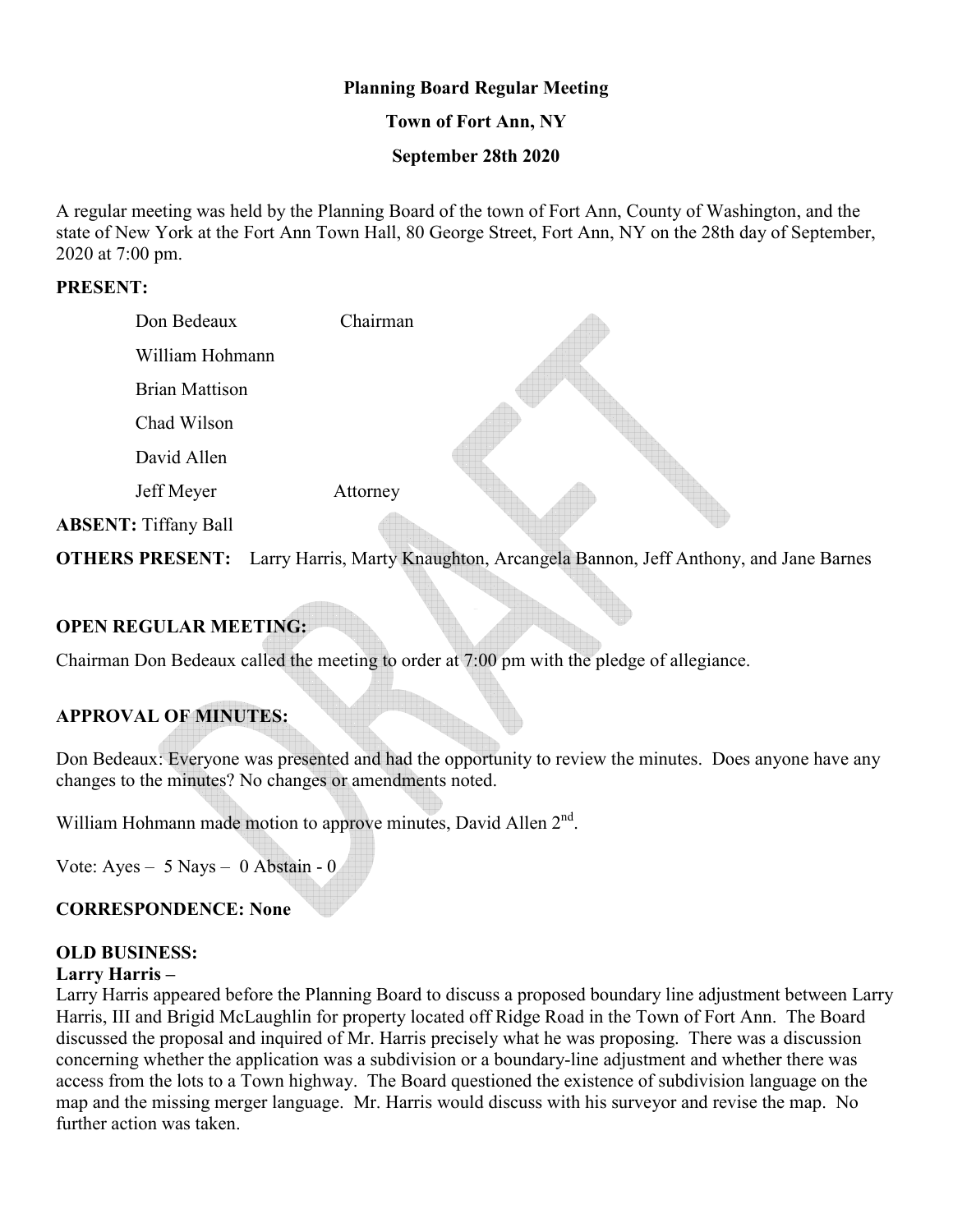## **NEW BUSINESS:**

## **Arcangela Bannon Subdivision Application:**

The Applicant presented the application for subdivision and explained the proposal. The Board asked questions regarding the proposal to ensure conformance with the Subdivision Law. Bill Hohmann made motion to accept the application and schedule the public hearing next month, Brian Mattison  $2<sup>nd</sup>$ .

Ayes –  $4$  Nays – 0 Abstain – 0

## **Three Horse Properties Subdivision Application:**

The Applicant presented the application for subdivision and explained the proposal. The Board asked questions regarding the proposal to ensure conformance with the Subdivision Law. Bill Hohmann made motion to accept the application and schedule the public hearing next month, Brian Mattison  $2<sup>nd</sup>$ . Ayes –  $4$  Nays – 0 Abstain – 0

**Bedrock Building Site Plan Application:** 

The Applicant presented the application for site plan approval and explained the proposal. The Board asked questions regarding the proposal to ensure conformance with the Site Plan Review Law. The Applicant stated that it would be a new use to the property and that the property would only be used for storing vehicles and equipment. The Applicant state that there would be no retail business at this location. Bill Hohmann made motion to accept the application and schedule the public hearing next month, Brian Mattison  $2<sup>nd</sup>$ .

Ayes  $-4$  Nays  $-0$  Abstain  $-0$ 

# **PUBLIC HEARING:**

# **Jeff Anthony of Studio A Representing Jeff Edwards:**

The applicant presented the proposed subdivision and responded to the Board's remaining questions. There was a discussion relative to access to lots 3 and 4 along with their potential use. The Board questioned the APA's approval and their considerations when reviewing the application.

Public Hearing: No comments from the public. Public hearing was closed.

The Board completed Part 2 of the Short Environmental Assessment Form finding that No, or small impact may occur to the 11 different criteria. Based on those findings, Bill Hohmann made motion to that the proposed action will not result in any significant adverse environmental impacts, Brian Mattison 2<sup>nd</sup>. Vote: Ayes – 3 Nays – 1 (Chad Wilson) Abstain – 1 (David Allen)

Bill Hohmann made motion to approve the subdivision contingent upon final attorney approval of the easement agreement for lots 3 and 4, Brian Mattison  $2<sup>nd</sup>$ .

Vote: Ayes – 3 Nays – 1 (Chad Wilson) Abstain – 1 (David Allen)

# **Marty Knaughton Subdivision Application:**

The applicant presented the proposed subdivision and responded to the Board's question.

Public Hearing: No comments from the public. Public hearing was closed.